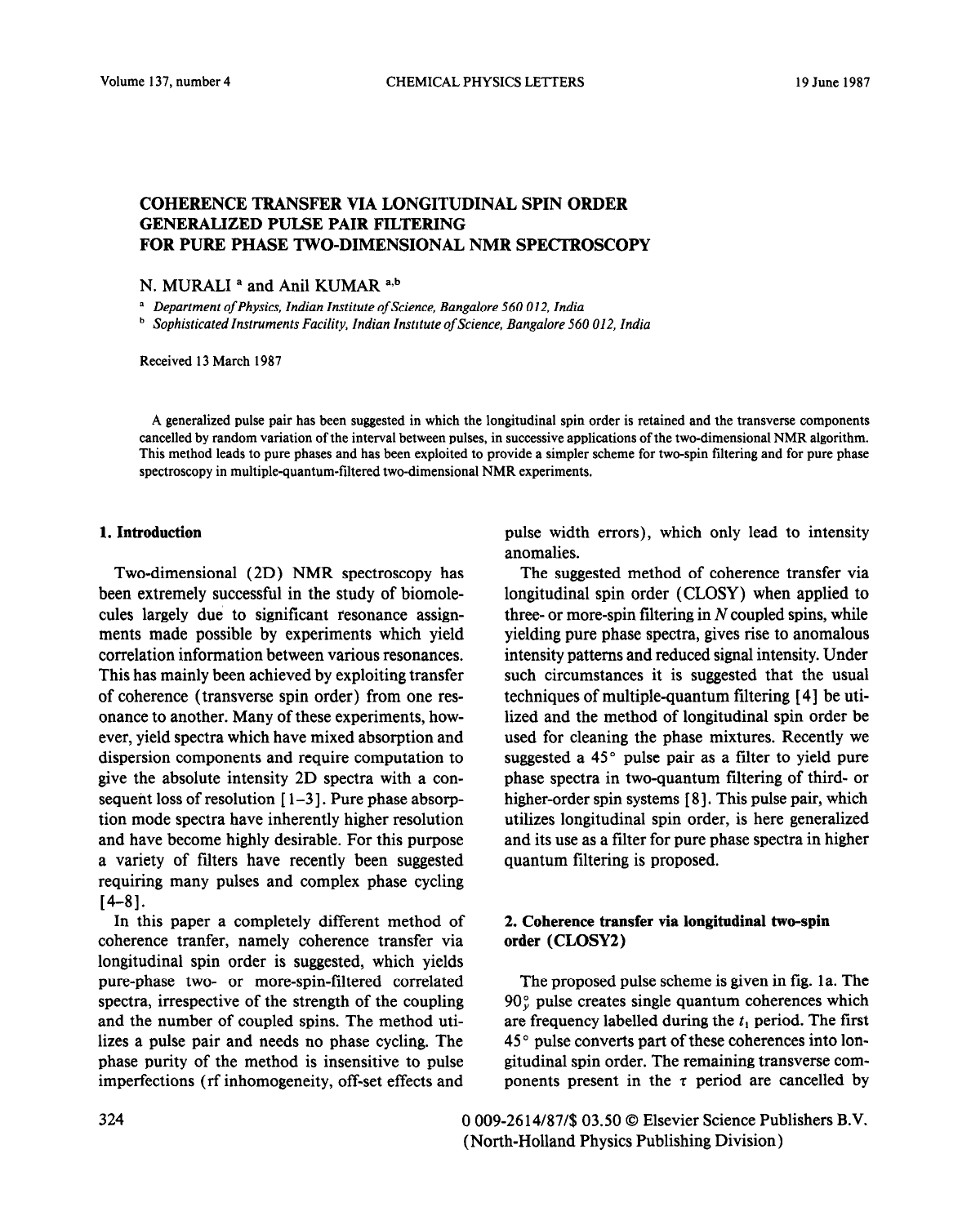$\mathcal{E}$ 



Fig. 1. (a) Pulse scheme for coherence transfer via longitudinal two-spin order (CLOSY2). The 180° pulse is used in alternate scans for identical values of  $t_1$  and the two scans co-added to retain even longitudinal spin orders. (b). Scheme for suppression of longitudinal four-spin order CLOSYZ. The 180" **pulses** are used in alternate scans and the scans are co-added. The  $15^\circ$  scans are subtracted from the  $45^\circ$  scans. (c). Scheme for obtaining pure phase multiple quantum filtered COSY spectra using generalized  $(\alpha_1 - \tau - \beta_1)$  pulse pair filter. The 90, pulses are phase cycled to retain the desired multiple quantum coherence order [4].

varying  $\tau$  during different scans of the two-dimensional experiment. The second  $45^{\circ}$  pulse converts part of the longitudinal spin order into observable magnetization which is detected during the  $t_2$  period. A 180 $^{\circ}$  pulse immediately following the first 45 $^{\circ}$ pulse in alternate scans, on coaddition, eliminates longitudinal spin order involving an odd number of spins. The detectable part of the density operator at the start of the  $t_2$  period for three weakly coupled spins, resulting from the *k* spin magnetization of the  $t<sub>1</sub>$  period, using the product operator formalism  $[9]$ , is given by

$$
\sigma^{\text{cross}} = \frac{1}{4} \left[ 2I_{kx} (I_{mz} C_{kl} S_{km} + I_{lz} C_{km} S_{kl}) \right] \sin(\omega_k t_1), \qquad \sigma^{\text{cross}} = \frac{1}{4} \left[ 2I_{kz} (I_{rx} C_{kl} C_{km} S_{kr} + I_{mx} C_{kl} C_{kr} S_{kl}) \right]
$$

$$
\sigma^{\text{cross}} = \frac{1}{4} \left[ 2I_{kz} (I_{mx} C_{kl} S_{km} + I_{lx} C_{km} S_{kl}) \right] \sin(\omega_k t_1) + I_{lx} C_{km} C_{kr} S_{kl} \right) \left[ \sin(\omega_k t_1) \right]
$$

$$
(1)
$$

المراهر

 $1 - 2$ 

The corresponding density operator for COSY is [ 101

$$
\sigma^{\text{cross}} = -[2I_{kz}(I_{mx}C_{kl}S_{km} + I_{lx}C_{km}S_{kl})]\sin(\omega_k t_1)
$$
\n(2)

and for two-quantum-filtered COSY (DQFC) is  $[8,10]$ 

$$
\sigma^{\text{dia}} = -\frac{1}{4} \left[ 2I_{kx} (I_{mz} C_{kl} S_{km} + I_{lz} C_{km} S_{kl} \right]
$$

 $\tau$ dia  $I \cap C$  sin(w t)

 $-4I_{kv}I_{iz}I_{mz}S_{ki}S_{km})\cos(\omega_k t_1)$ ,

$$
\sigma^{\rm cross} = -\frac{1}{4} \left[ 2I_{kz} (I_{mx} C_{kl} S_{km} + I_{lx} C_{km} S_{kl}) \right] \cos(\omega_k t_1) ,
$$
\n(3)

where  $C_{ij} = \cos(\pi J_{ij}t_1), S_{ij} = \sin(\pi J_{ij}t_1).$ 

It can be seen that the dispersive character of the diagonal peak of the COSY and the dispersive character of the diagonal peak of DQFC arising from the three-spin-operator term, are absent in eq. (l), resulting in a pure phase two-spin-filtered COSY spectrum. The signal intensity in eq. (1) is identical to that in 45 $^{\circ}$  pulse pair filtered DQFC [8], but lower than COSY and DQFC without filtering (eqs. (2) and (3)). In fig. 2, the longitudinal two-spin-order filtered COSY spectrum of asparagine is compared with the conventional COSY spectrum, demonstrating the phase purification. The loss of signal intensity in CLOSY2 is well compensated by phase purification which allows plotting of lower contours, unhindered by dispersive tails.

In higher-order spin systems  $(5 \ge N > 3)$  longitudinal four-spin order will also give rise to a detectable signal in the CLOSY2 experiment of fig. 1a. For a four-spin system the relevant part of the density operator changes from its form in eq. (1) to

$$
\sigma^{\text{dia}} = \frac{1}{4} \left[ 2I_{kx} (I_{rz} C_{kl} C_{km} S_{kr} + I_{mz} C_{kl} C_{kr} S_{km} + I_{lz} C_{km} C_{kr} S_{kl} \right] \sin(\omega_k t_1) \n- \frac{1}{16} \left( 8I_{kx} I_{lz} I_{mz} I_{rz} S_{kl} S_{km} S_{kr} \right) \sin(\omega_k t_1) , \n\sigma^{\text{cross}} = \frac{1}{4} \left[ 2I_{kz} (I_{rx} C_{kl} C_{km} S_{kr} + I_{mx} C_{kl} C_{kr} S_{km} + I_{lx} C_{km} C_{kr} S_{kl} \right] \sin(\omega_k t_1) \n- \frac{1}{16} \left[ 8I_{kz} (I_{lz} I_{mz} I_{rx} + I_{lz} I_{mx} I_{rz} + I_{lx} I_{mx} I_{rz} + I_{lx} I_{mr} I_{rz} \right] + I_{lx} I_{mz} I_{rz} S_{kl} S_{km} S_{kr} \right] \sin(\omega_k t_1) .
$$
\n(4)

325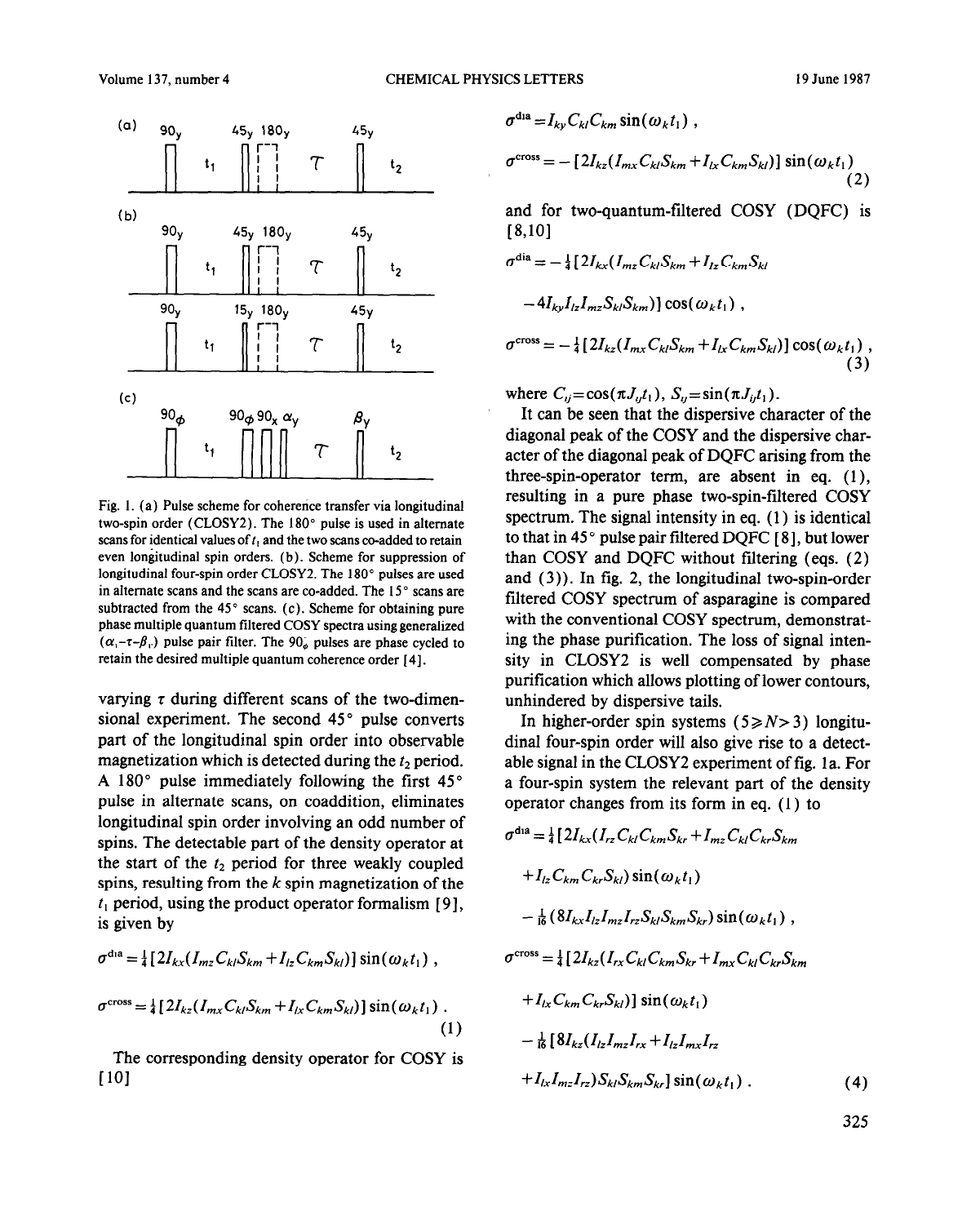Since all these signals occur through longitudinal spin order the four-spin operator terms have the same phase as the two-spin operator terms and the phase purity of the CLOSY2 spectrum is maintaned.

The four-spin operator terms of eq. (4) can be

largely eliminated by the pulse sequence of fig. lb. This modification reduces the two-spin operator terms of eq. (4) by a factor of 2 and the four-spin operator terms by a factor of 16.



Fig. 2. Two-dimensional proton-correlated experiments on the ABX spin system of asparagine at 270 MHz. (A) Conventional **COSY**  experiment and (B) longitudinal two-spin-order filtered COSY (fig. la). (a) Cross peak region of X with AB; (b) cross and diagonal peak regions of AB; (c) diagonal peak region of X and (d) cross peak region of AB with X. Light contours represent negative and dark contours positive intensities. The digital resolution was 0.8 Hz/point in both  $F_1$  and  $F_2$  dimensions. In (B) the  $\tau$  period was varied from 1 to 28 ms in steps of 1 ms, in the 256 t<sub>1</sub> experiments. The parameters of the ABX spin system were.  $\delta_A = 0.0$  Hz,  $\delta_B = 26.6$  Hz,  $\delta_X = 310.1$  $Hz, J_{AB} = 16.7 \text{ Hz}, J_{AX} = 7.8 \text{ Hz} \text{ and } J_{BX} = 4.2 \text{ Hz}.$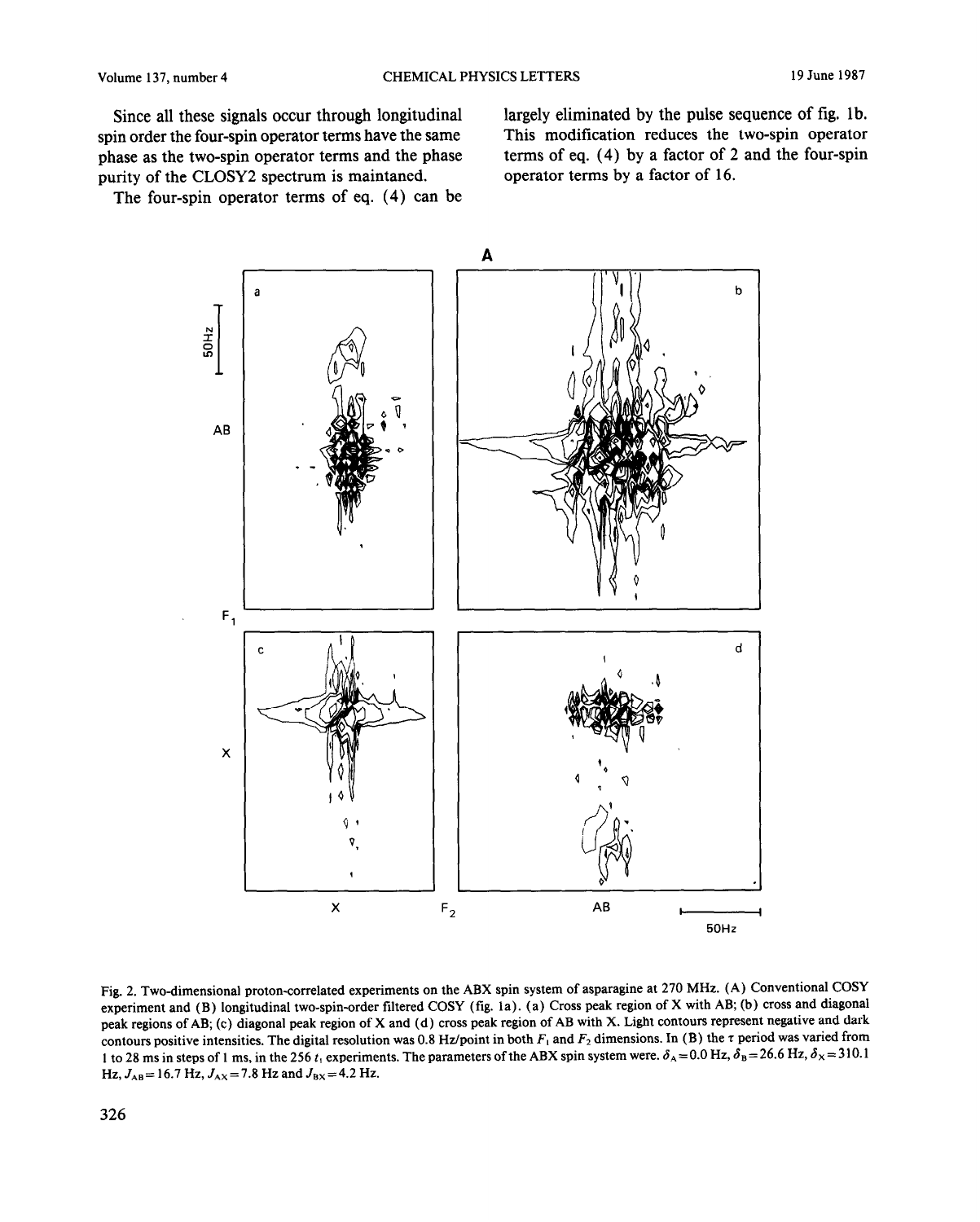N i%



Fig. 2. Continued.

## **3. Generalized pulse-pair filtering**

The above method of coherence transfer via longitudinal spin order leads to severe intensity anomalies when attempted for three- or more-spin filtering. However, it is possible to use this method as a phase filter for pure phase spectra in conventional spin-filtering techniques. A 45° pulse pair was earlier suggested by us for obtaining pure phase two-quantumfiltered COSY spectrum of three or more coupled spins [8]. This pulse pair filter is general and here for arbitrary order filtering.

In a coupled N-spin system the possible product operator terms consist of 1-,2-, ..., *n*- (with  $n \le N$ ) spin-order terms,  $p$  of which are transverse operators and h longitudinal such that  $n = p + h$ . For example  $I_{ky}I_{ly}I_{mz}I_{gz}I_{rz}$  has  $p=2$  and  $h=3$ . The pulse pair filter (fig. 1c), where  $y$  pulses have been utilized, retains only terms which do not have  $y$  spin operators. The retained terms are for example  $I_{kx}$ ,  $I_{kz}$ ,  $I_{kx}I_{lz}I_{kz}I_{lx}$ ,  $I_{kx}I_{lx}I_{mz}I_{qz}I_{rz}$ , etc. The flip-angle dependence of the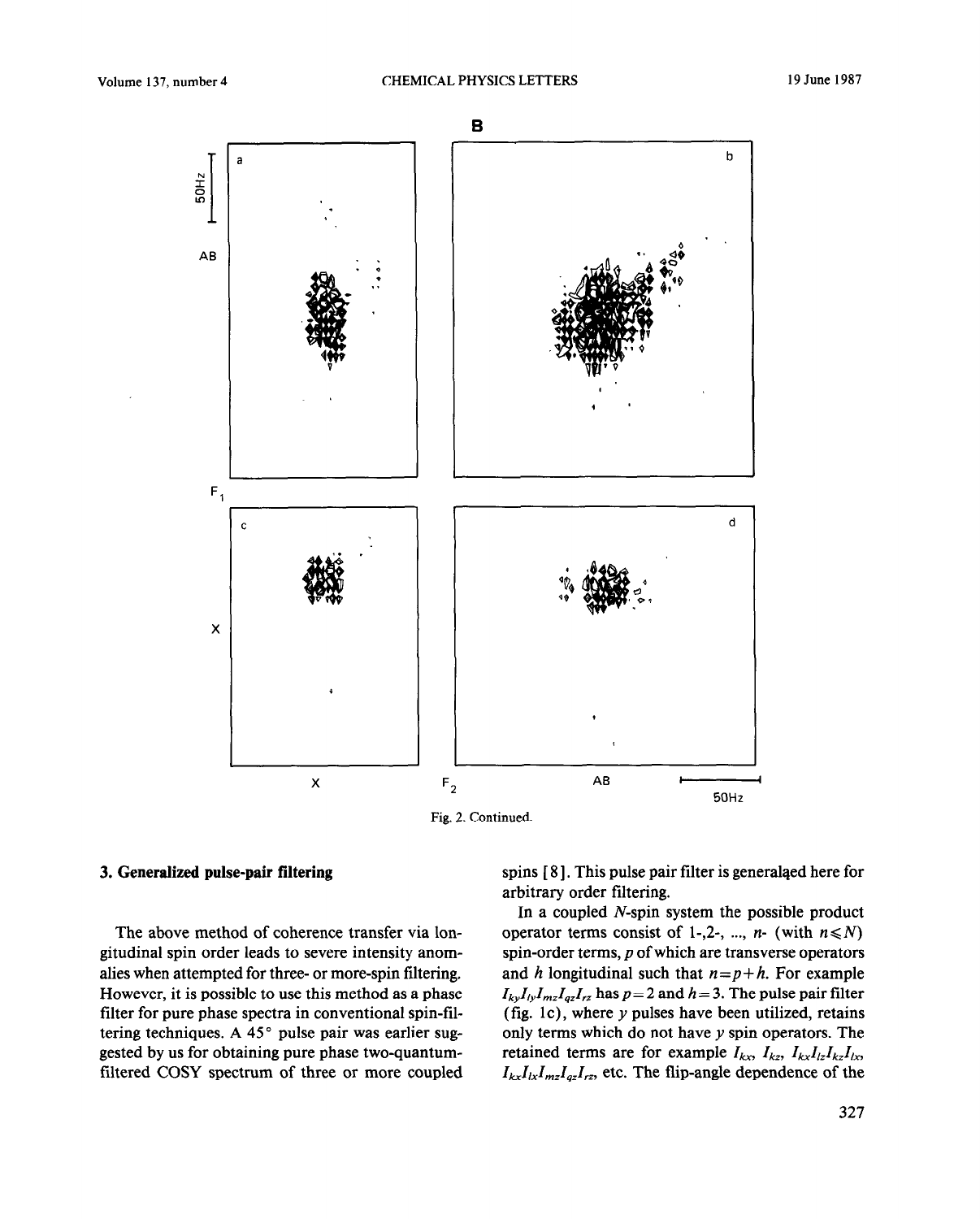### Table 1

The optimum flip angles for creation of longitudinal order by the  $\alpha$ , pule and detection by the  $\beta$ , pulse for various spin-operator terms.

| Spin operator                                 | р              | h | Optimum flip angle |               |
|-----------------------------------------------|----------------|---|--------------------|---------------|
|                                               |                |   | $\alpha$ (deg)     | $\beta$ (deg) |
| $I_{kz}$                                      | 0              | I | 0                  | 90            |
| $I_{k_{\lambda}}$                             | 1              | 0 | 90                 | 90            |
| $2I_k$ , $I_k$                                | ı              | 1 | 45                 | 45            |
| $4I_k, I_l, I_{m+1}$                          | ı              | 2 | 35.3               | 35.3          |
| $8I_k$ , $I_t$ , $I_m$ , $I_m$                | ı              | 3 | $30 -$             | 30            |
| $16I_k, I_l, I_{m}, I_{m}, I_{r}$             | ř              | 4 | 26.6               | 26.6          |
| $2I_k,I_k$                                    | 2              | 0 | 90                 | 45            |
| $4I_k, I_l, I_{mc}$                           | 2              | 1 | 54.7               | 35.3          |
| $8I_k$ , $I_l$ , $I_{mr}$ $I_{az}$            | 2              | 2 | 45                 | 30            |
| $16I_k$ , $I_k$ , $I_{mz}$ , $I_a$ , $I_{rz}$ | $\overline{2}$ | 3 | 39.2               | 26.6          |
| $4I_k, I_l, I_m$                              | 3              | 0 | 90                 | 35.3          |
| $8I_L,I_L,I_m,I_m$                            | 3              | 1 | 60                 | 30            |
| $16I_k$ , $I_l$ , $I_m$ , $I_{az}$ , $I_z$    | 3              | 2 | 50.8               | 26.6          |
| $8I_k,I_l,I_m,I_m$                            | 4              | 0 | 90                 | 30            |
| $16I_k$ , $I_l$ , $I_m$ , $I_n$ , $I_n$       | 5              | 0 | 90                 | 26.6          |

conversion of these terms into longitudinal spin order is given by  $(\sin \alpha)^p(\cos \alpha)^h$ . The conversion of the longitudinal orders into observable magnetization by the  $\beta$  pulse has a flip-angle dependence given by  $(\sin \beta)(\cos \beta)^{n-1}$ .

The optimum detection of various terms through a generalized  $\alpha_{\nu}$ - $\tau$ - $\beta_{\nu}$  filter is given in table 1. The single spin transverse order  $(I_{kx})$  is optimally detected by the use of a  $90<sub>v</sub>$  pulse pair, the so-called  $Z$  filter  $[6]$ . The optimum filtering of antiphase magnetization  $(I_{kx}I_{tz})$  resulting from a two-quantum-filtered COSY requires a  $45^{\circ}$  pulse pair [8]. Doubly antiphase magnetization  $(I_{kx}I_{lz}I_{mz})$  resulting from a three-quantum-filtered COSY, is optimally detected by use of  $35.3^{\circ}$  pulse pair. In general for obtaining a pure phase  $q$ -quantum-filtered COSY for  $q < N$  a symmetrical pulse-pair filter is required whose optimum flip angle is obtained from the maximum value of  $\sin \beta (\cos \beta)^{q-1}$ . Terms such as  $I_{kx}$ ,  $I_{kx}I_{lx}, I_{kx}I_{l}I_{lx}I_{m}$ , ..., are optimally filtered by a pulse pair having  $\alpha = 90^\circ$  and a  $\beta$  for which  $\sin \beta(\cos \beta)^{q-1}$ is optimum. Note that a  $q$ -quantum-filtered COSY for  $q = N$  yields pure phase 2D spectrum, and these filters are needed only for  $q < N$  [8,11]. It may fur-

ther be noted that a general property of the method of coherence transfer via longitudinal spin order in which the transverse components are eliminated by  $\tau$  jitter is that the resulting 2D spectra are all in a pure phase irrespective of the strength of the coupling and the number of coupled spins. The cancellation of transverse components during the *7* period can be improved by using a phase cycling scheme identical to 2D NOE schemes [12,13] and the  $\tau$  jitter is essentially used for eliminating the zero-quantum coherences.

The proposed CLOSY2 pulse scheme is identical to the pulse scheme given by Bodenhausen et al. [ 141 for NOE transfers via longitudinal two-spin order. In the present applications NOE transfers are small as the jitter time  $\tau$  is restricted to small values ( < 30 ms). While this paper was under preparation, another paper from Oschikinat et al. has appeared which utilizes longitudinal spin orders mainly for obtaining information on connectivity of transitions in coupled-spin system [15].

# 4. **Conclusions**

Coherence transfer via longitudinal spin order, effected by a pulse pair, leads to pure phase 2D spectroscopy irrespective of the strength of coupling and the number of coupled spins. This has been exploited here in CLOSY2, a simpler scheme for two-spin filtering and for obtaining pure phase spectra in multiple-quantum-filtered COSY.

### Acknowledgement

The use of the WH-270 ET NMR spectrometer of the Sophisticated Instruments Facility at Indian Institute of Science, Bangalore is gratefully acknowledged.

### **References**

- [ 11 W.P. Aue, E. BarthoIdi and R.R. Ernst, J. Chem. Phys. 64 (1976) 2229.
- [Z] K. Nagayama, A. Kumar, K. Wiithrich and R.R. Ernst, J. Magn. Reson. 40 (1980) 321.